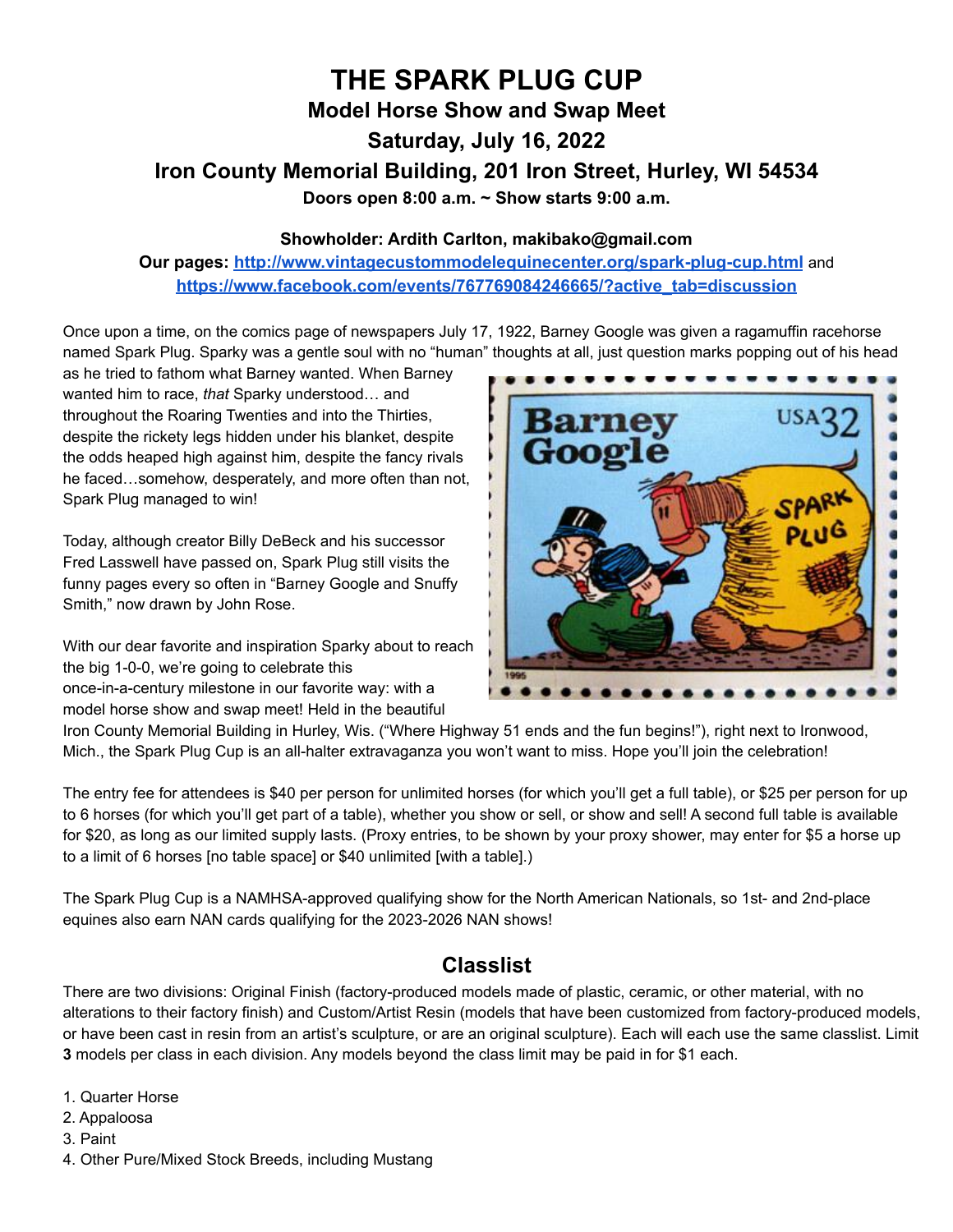5. Stock Breed Foals *Judge-off of top two in classes 1-5 for CHAMPION & RESERVE CHAMPION STOCK BREED* 6. Arabian 7. Part-Arabian, including National Show Horse, Morab, Pintabian, Quarab 8. Morgan 9. Other Pure/Mixed Light Breeds 10. Light Breed Foals *Judge-off of top two in classes 6-10 for CHAMPION & RESERVE CHAMPION LIGHT BREED* 11. Thoroughbred 12. Standardbred 13. Other Pure/Mixed Sport Breeds, including Warmbloods, Sport Horses, Friesians 14. Sport Breed Foals *Judge-off of top two in classes 11-14 for CHAMPION & RESERVE CHAMPION SPORT BREED* 15. Paso Fino/Peruvian Paso 16. Andalusian/Lusitano 17. Other Pure/Mixed Spanish Breeds, including Lippizan 18. Spanish Breed Foals *Judge-off of top two in classes 15-18 for CHAMPION & RESERVE CHAMPION SPANISH BREED* 19. American Saddlebred 20. Tennessee Walking Horse 21. Other Pure/Mixed Gaited Breed, including Missouri Fox Trotter 22. Gaited Breed Foals *Judge-off of top two in classes 19-22 for CHAMPION & RESERVE CHAMPION GAITED BREED* 23. Clydesdale/Shire 24. Belgian/Percheron 25. Other Pure/Mixed Draft Breed 26. Draft Breed Foals *Judge-off of top two in classes 23-26 for CHAMPION & RESERVE CHAMPION DRAFT BREED* 27. American Ponies 28. European Ponies 29. Other Pure/Mixed Pony, including Miniature Horse 30. Pony Breed Foals *Judge-off of top two in classes 28-31 for CHAMPION & RESERVE CHAMPION PONY/MINI* 31. Longear (Donkey/Mule/Burro) 32. Exotic 33. Fantasy 34. Longear/Exotic Foals 35. Fantasy Foals

*Judge-off of top two in classes 31-35 for CHAMPION & RESERVE CHAMPION LONGEAR/EXOTIC*

*Judge-off of Champions & Reserve Champions in each division for each division's BREED GRAND CHAMPION & RESERVE GRAND CHAMPION, as well as the OF Div.'s COLLECTIBILITY GRAND CHAMPION & RESERVE GRAND CHAMPION, and CM/AR Div.'s WORKMANSHIP GRAND CHAMPION & RESERVE GRAND CHAMPION*

Classes will be placed from 1st to 6th place. Classes will be double-judged, with one set of placings for Breed, and a second set of placings for Collectibility (in Original Finish classes) or Workmanship (in Custom/Artist Resin classes). Double championships and reserves will be named, for Breed and for Collectibility or Workmanship.

During the day there will also be three Fun Classes: *Spark Plug Look-alike*, *Stable Mascot*, and the *Decapitation Derby* (for horsehead objects)!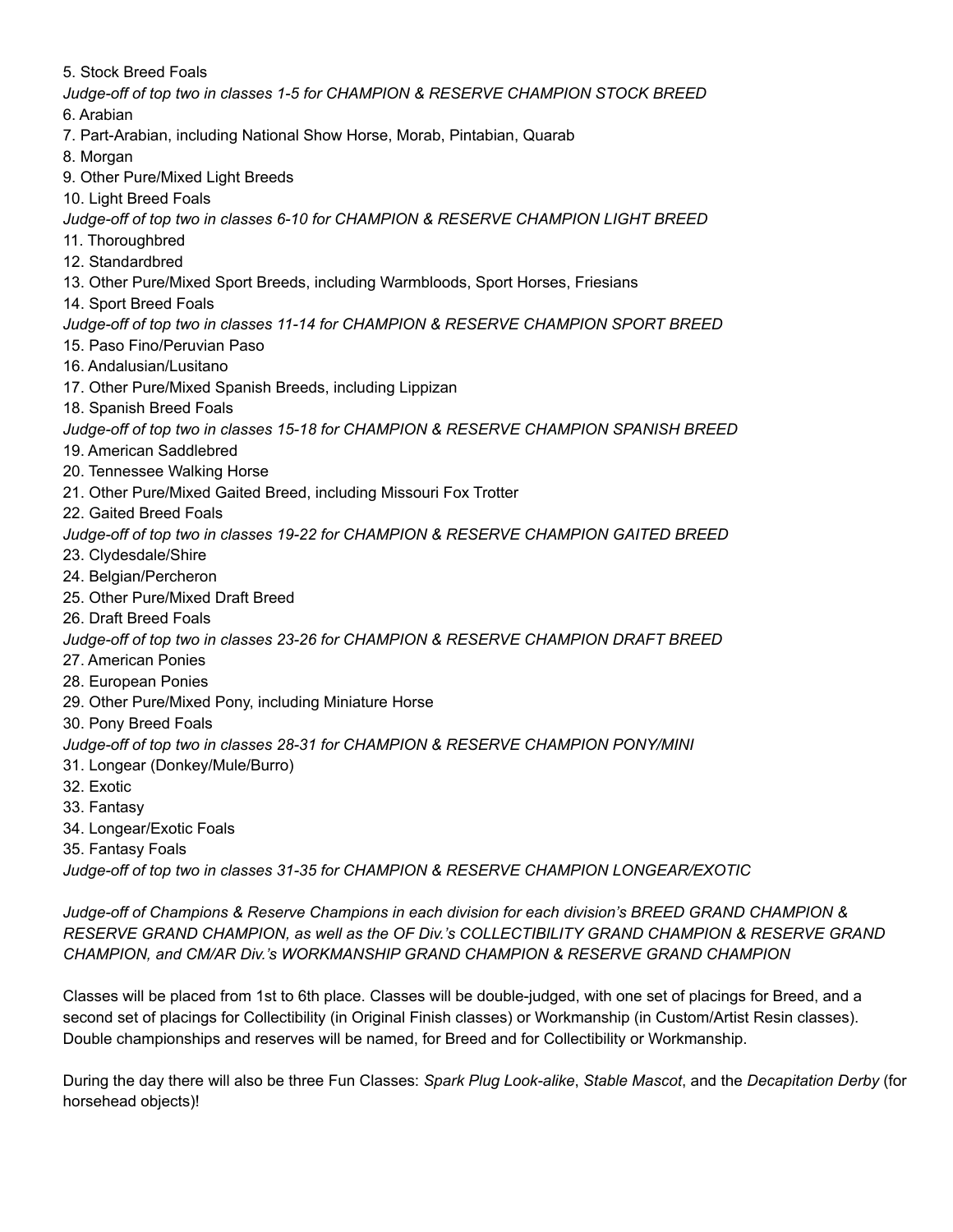No tack unless it is molded on. Please identify your horse with a stringed tag around one ankle. Please write your horse's name and your initials on one side, and your horse's breed and gender on the other side. When putting your horse in the ring, please have the tag's breed/gender side up.

We're currently gathering judges, and will announce them on our Facebook page soon!

# **Enter now!**

The entry deadline is **June 30**, so don't miss out! **Attendee entry fee:** \$40 for unlimited horses (full table; if you'd also like a second full table, add \$20), or \$25 for up to 6 horses (partial table). **Proxy entry fee:** \$40 for unlimited horses (full table; if you'd also like a second full table, add \$20) or \$5 a horse up to a limit of 6 horses (no table). To enter, please send your entry fee by PayPal to Ardith Carlton at PayPal address makibako@gmail.com, and copy and fill in the items below and e-mail to Ardith at makibako@gmail.com:

**Name: Address: Phone number: E-mail address: Is this a proxy entry? (Yes/No): Approximate number of model equines you plan to bring:**

#### **Disclaimer**

All entrants and attendees of the Spark Plug Cup agree that the show staff and attendees, as well as the personnel and members of the Iron County Memorial Building and the Iron County Memorial Building Restoration Committee, are not and shall not be responsible for any liability loss including theft, personal injury, or property damage arising out of or in connection with the Spark Plug Cup and the use of the Iron County Memorial Building's furnishings.

All entrants and attendees also agree that images of their model equines or themselves may appear in social media, or in print or online publications to commemorate and promote the Spark Plug Cup.

#### **Accomodations:**

- **Silver Street Motel (0.2 miles from show hall),** 100 Silver Street, Hurley, WI 54534; phone 715-561-2324. <https://silver-street-motel.business.site>
- **Days Inn by Wyndham Hurley (1.4 miles),** 13355 North US Highway 51, Hurley, WI 54534; phone 715-629-9731. <https://www.wyndhamhotels.com/days-inn/hurley-wisconsin/days-inn-hurley/overview>
- **Clarion Inn Hurley (1.4 miles),** 1000 10th Avenue N Building A, Hurley, WI 54534; phone 715-329-1275. <https://www.choicehotels.com/wisconsin/hurley/clarion-hotels/wi339?mc=llgoxxpx>
- **Econo Lodge Hurley-Ironwood (1.4 miles),** 1000 10th Avenue N Building B, Hurley, WI 54534; phone 715-329-1357. <https://www.choicehotels.com/wisconsin/hurley/econo-lodge-hotels/wi340?mc=llgoxxpx>
- **Timberline Lodge (1.4 miles),** 105 W. Cloverland Drive, Ironwood, MI 49938; phone 906-364-7181. <https://www.timberlinelodgeironwood.com>
- **Budget Host Inn (1.4 miles),** 1447 W. Cloverland Drive, Ironwood, MI 49938; phone 906-932-1260. <http://budgethostironwood.com>
- **Cedars Motel (1.6 miles),** 777 W. Cloverland Drive, Ironwood, MI 49938; phone 906-932-4376. <https://www.facebook.com/CedarsMotel>
- **Royal Motel (1.6 miles),** 715 W. Cloverland Drive, Ironwood, MI 49938; phone 906-285-9467. <https://www.theroyalmotel.com>
- **Quality Inn (1.6 miles),** 210 E. Cloverland Drive, Ironwood, MI 49938; phone 906-932-2224. <https://www.choicehotels.com/michigan/ironwood/quality-inn-hotels/mi084?mc=llgoxxpx>